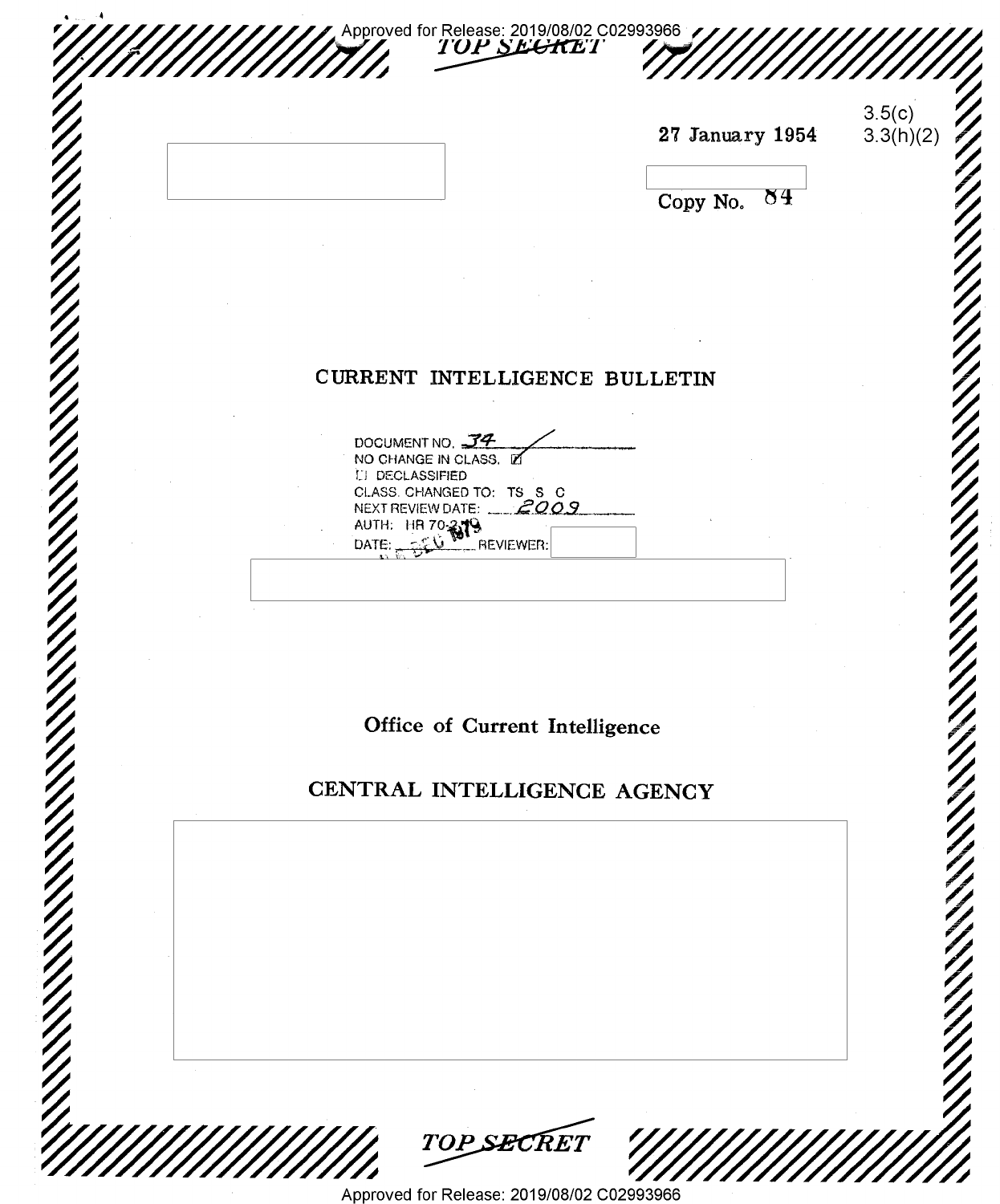Approved for Release: 2019/08/02 C02993966

# SUMMARY

### GENERAL

- 1. Comment on Molotov's opening statement at Berlin (page 3).<br>2. Chilean copper may go to Communist China (page 3).
- 2. Chilean copper may go to Communist China (page 3).

#### SOUTHEAST ASIA

3. Viet Minh attack on Dien Bien Phu expected within week (page 4).

### NEAR EAST - AFRICA

4. Jordan may request British military assistance (page 4).<br>5. Break reported between Nagib and Revolutionary Comman

'

5. Break reported between Nagib and Revolutionary Command Council (page 5).

#### EASTERN EUROPE

6. East German community opposes Soviet requisition of dwellings (page 5).

#### WESTERN EUROPE

- '7. Laniel reportedly exploring EDC's chances before considering changes (page 6).
- 8. Finland and USSR to negotiate gold loan and settlement of trade credit (page 6).

\*\*\*\*

-3- 27 Jan 54<br>Approved for Release: 2019/08/02 C02993966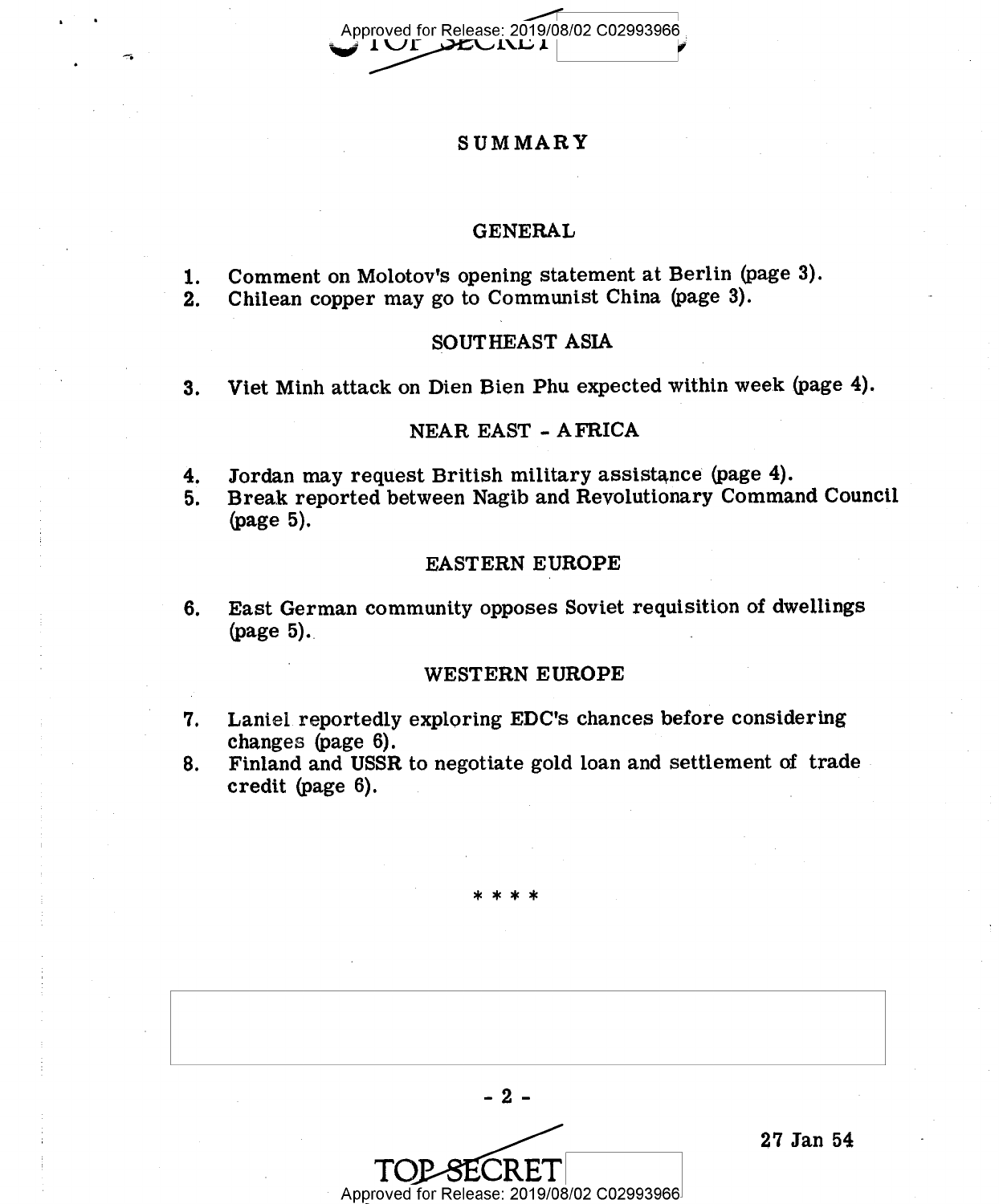Approved for Release: 2019/08/02 C02993966<br>| 1 OFODUND |

#### GENERAL

#### Comment on Molotov's opening statement at Berlini  $1.$

 $\tilde{\phantom{a}}$ 

Foreign Minister Molotov's opening statement at the four-power conference indicated very little change in the Soviet position. Molotov raised the possibility of a prolonged deadlock at the outset by demanding that the first item on the agenda be the convening of a subsequent five-power conference. He is unlikely, however, to permit the conference to break down over this issue.

Molotov's proposal that the Austrian state treaty be discussed at Berlin was the first explicit Soviet agreement to this Western demand. His suggestion that the treaty be based on existing agreements foreshadows Soviet opposition to any alleviation of the harsh economic terms of Article 35. The demand that Austria never again become the tool of German militarism suggests that the Soviet Union will insist on a neutrality clause in the treaty.

Molotov did not repeat the familiar Soviet theme that a German settlement would facilitate agreement to an Austrian treaty.

2. Chilean copper may go to Communist China:

Comment: This is apparently the first shipment of Chilean copper destined for Communist China since the UN resolution of May 1951.

It is not known whether this copper will be transshipped to China through a Western European port. Within the past month President Ibanez has reiterated that Chile will continue to respect its international commitments in prohibiting copper sales to the Soviet Orbit. '

 $-3$ mi» saxfi Approved for Release: 2019/08/02 C02993966

27 Jan 54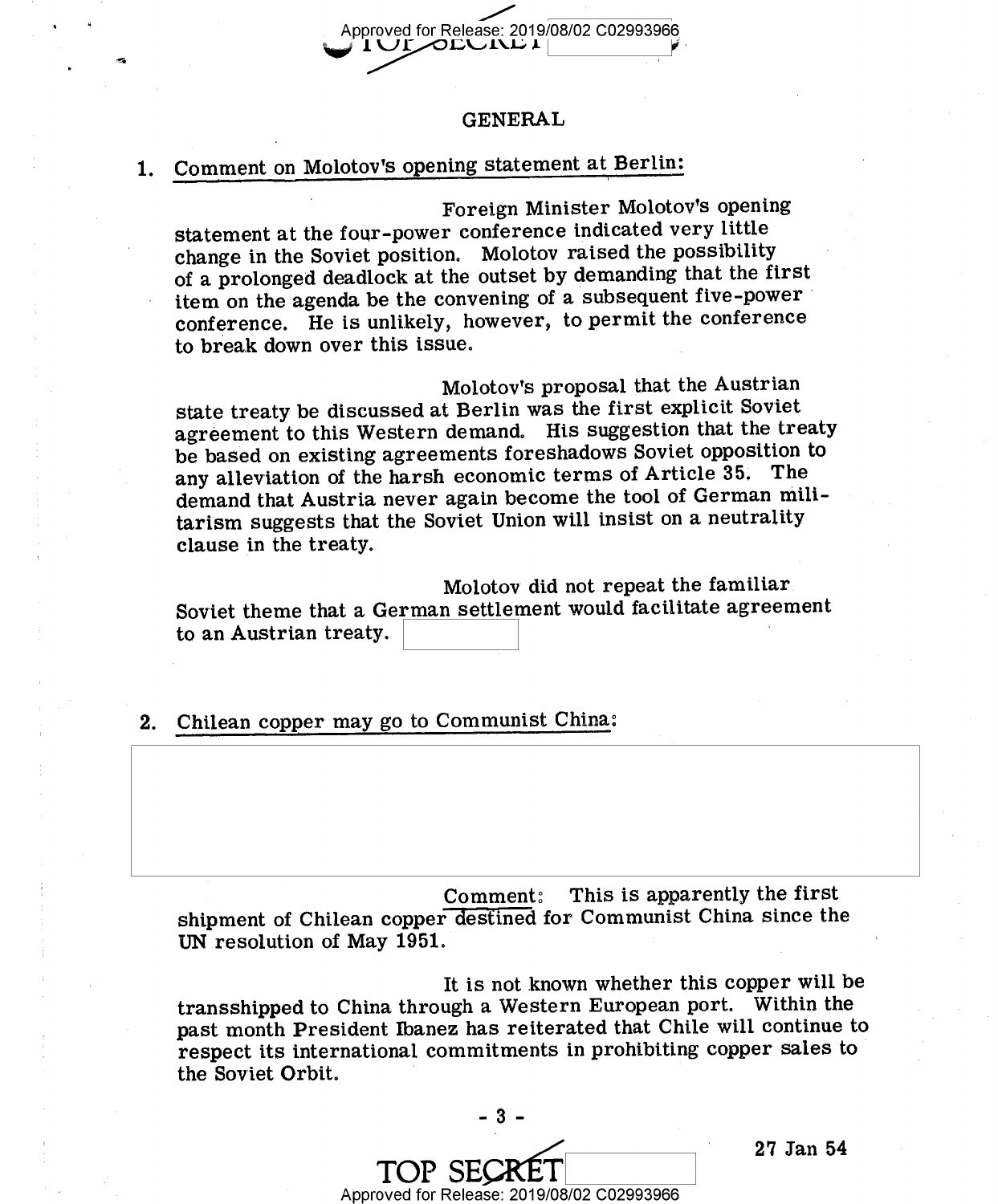# Approved for Release: 2019/08/02 C02993966 <sup>1</sup>\%2.l2'61\1.> .l-

## SOUTHEAST ASIA

#### Viet Minh attack on Dien Bien Phu expected within week;  $3<sub>1</sub>$

 $\frac{1}{2}$   $\frac{1}{2}$   $\frac{1}{2}$   $\frac{1}{2}$   $\frac{1}{2}$   $\frac{1}{2}$   $\frac{1}{2}$   $\frac{1}{2}$   $\frac{1}{2}$   $\frac{1}{2}$   $\frac{1}{2}$   $\frac{1}{2}$   $\frac{1}{2}$   $\frac{1}{2}$   $\frac{1}{2}$   $\frac{1}{2}$   $\frac{1}{2}$   $\frac{1}{2}$   $\frac{1}{2}$   $\frac{1}{2}$   $\frac{1}{2}$   $\frac{1}{2}$  the French estimated as of  $z_0$ January that the Viet Minh would attack Dien Bien Phu Within a week. One defen-

sive area had been under harassing mortar fire for 48 hours and enemy intelligence reconnaissance units were active to the west and north of the town.

The French High Command believes the French position could be critical, since Viet Minh firepower at Dien Bien Phu is double that used in a similar situation at Na San in November 1952.

Comment: It is still not certain that the Viet Minh will try an all-out assault on Dien Bien Phu. The Communists may first undertake probing attacks to test French defensive capabilities before deciding their course of action.

# NEAR EAST - AFRICA

Jordan may request British militaryassistance:

A senior Jordanian official told Ambassador Mallory that Jordan must get military and financial assistance from a source other than the Arab League countries, since they

are reluctant to continue contributing funds to the Jordanian National Guard.

The official stated that since Jordan is "fighting for its existence," it is seriously considering offering Britain military facilities as an alternative to the Suez base, despite the disfavor such a move would meet both in the Arab world and among ultranationalistic Jordanian circles.

-4-

 $\text{TOP}\underset{\mathsf{Approxed}}{\text{SECRET}}$   $\text{19/08/02}$  C02993966

27 Jan 54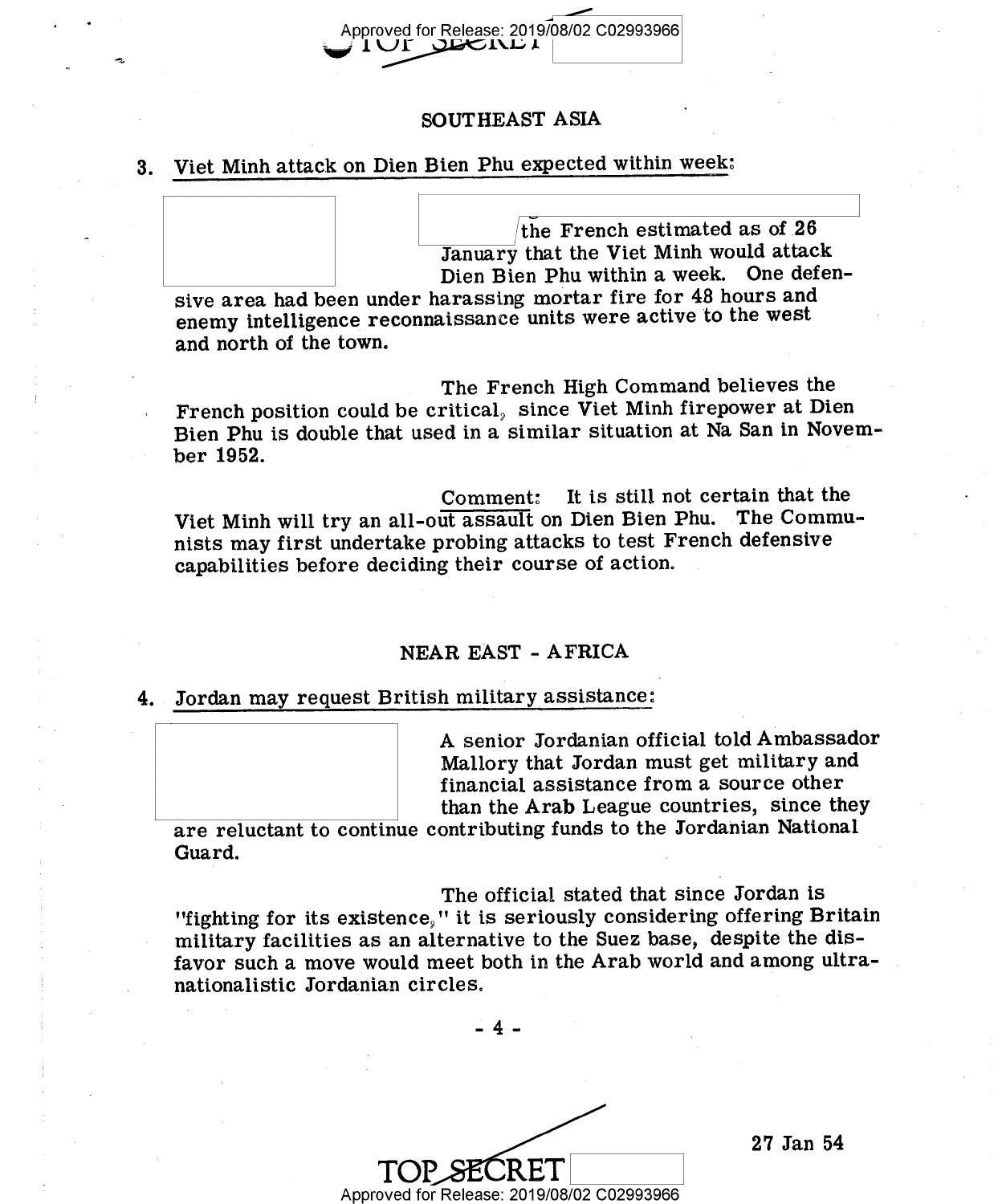Approved for Release: 2019/08/02 C02993966<br>
Comment: The Jorda

The Jordanian government was under strong domestic criticism last October when the Arab Legion failed to repel the Israeli attack on Qibya. Arab League states voted to provide considerable financial support for the Jordanian National Guard along the Israeli border, but they have been slow to meet their commitments.

# 5. Break reported between Nagib and Revolutionary Command Council:

| General Nagib's relations with the Revolu-<br>tionary Command Council have deteriorated<br>to such an extent that he refuses to preside<br>at cabinet and council meetings. |
|-----------------------------------------------------------------------------------------------------------------------------------------------------------------------------|
|                                                                                                                                                                             |

The split reportedly results from Nagib's objection to the council's policy of using the Suez issue to blackmail the West.

#### EASTERN EUROPE

# 6. East German community opposes Soviet requisition of dwellings:

-5-

TOP SECRET<br>Approved for Release: 2019/08/02 C02993966

 $\checkmark$